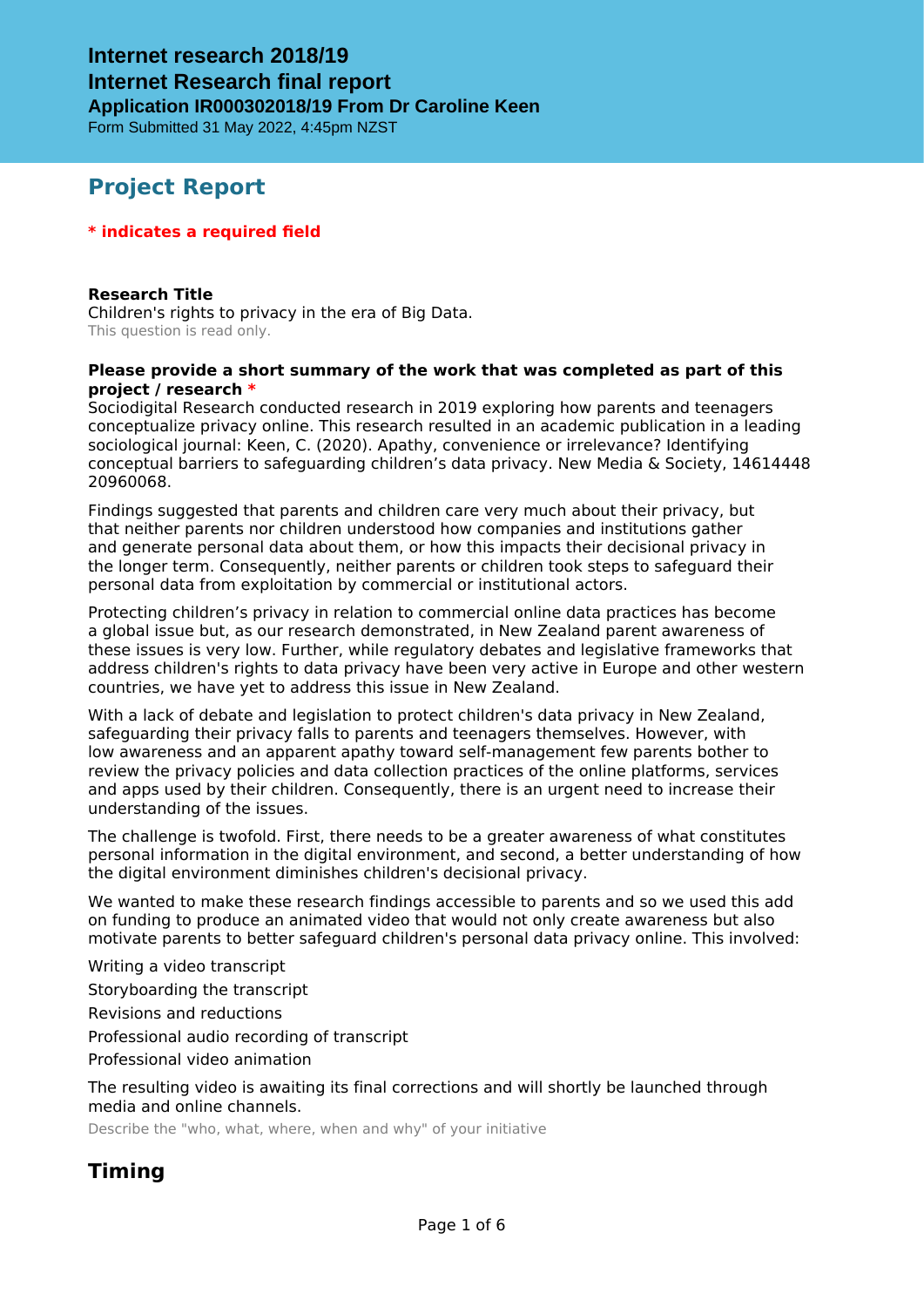Form Submitted 31 May 2022, 4:45pm NZST

**Is your project / research complete? \*** ◉ Yes ○ No If your initiative is still in progress, pick "no"

#### **Start Date**

### **Finish Date**

01/05/2021 Must be a date. 31/05/2022 Must be a date.

## **Milestones**

#### **What have been the major steps / stages (i.e. milestones) involved in delivering your initiative to date?**

| <b>Milestone</b>                 | <b>Description</b>                                                                                                                                                                                                                                                                                                                                                                                                                                                                                              |
|----------------------------------|-----------------------------------------------------------------------------------------------------------------------------------------------------------------------------------------------------------------------------------------------------------------------------------------------------------------------------------------------------------------------------------------------------------------------------------------------------------------------------------------------------------------|
| Animation feasibility            | When thinking about encouraging concep-<br>tual change I researched a number of possi-<br>ble platforms and software to educate and<br>raise awareness of the issues. These did not<br>offer the tools we needed within the budget.<br>I also researched what other work has been<br>done in this area internationally and con-<br>cluded that most awareness raising is stat-<br>ic 2 dimensional material and so decided a<br>4 minute animated video would add some-<br>thing new, and be within our budget. |
| Transcript development           | First, I needed to distill down the core acad-<br>emic concepts from the research and work<br>these into a transcript that is easily under-<br>stood by all parents and did not exceed 4<br>minutes. This required collaboration with a<br>media expert, testing, and multiple revisions<br>at each phase of the project.                                                                                                                                                                                       |
| Professional audio of transcript | We researched audio professionals on<br>the Fiverr platform. We found a local New<br>Zealand provider who produced a number of<br>audio recordings for us.                                                                                                                                                                                                                                                                                                                                                      |
| Storyboard development           | A creative from the film industry was en-<br>gaged to develop the transcript and a story-<br>board.                                                                                                                                                                                                                                                                                                                                                                                                             |
| Select and work with animator    | We researched animators on the Fiverr plat-<br>form that were within budget. Our first selec-<br>tion was not up to the desired standard and<br>so we selected another provider. We asked<br>them to produce around one minute of the<br>storyboard so we could assess the standard<br>of their work. We then asked them to pro-<br>duce the whole video.                                                                                                                                                       |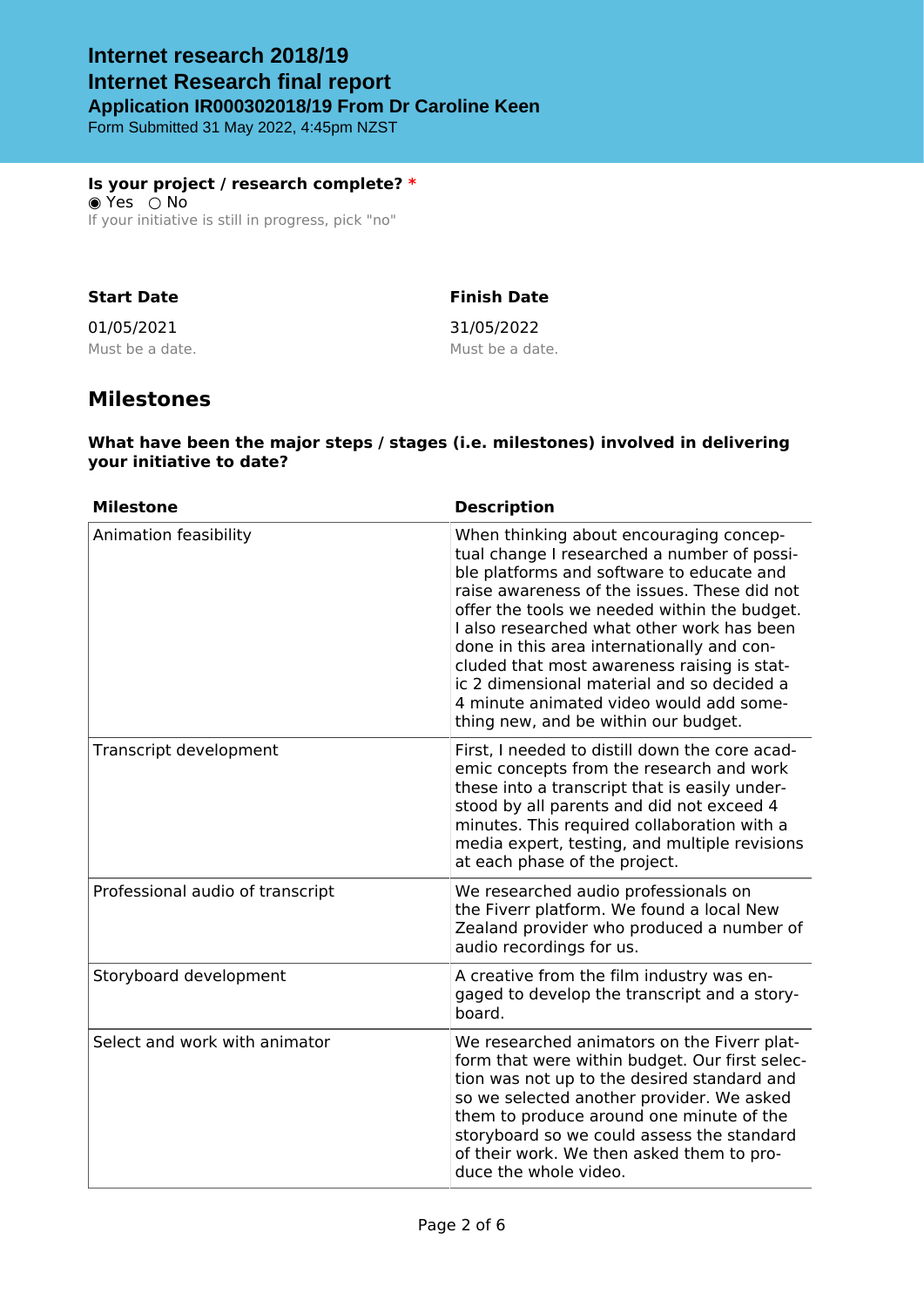Form Submitted 31 May 2022, 4:45pm NZST

| Final revisions                             | There have been several revision requests<br>with the video animator, and one further re-<br>vision is in process. We will then release this<br>as part of a marketing and awareness rais-<br>ing campaign later this year. |
|---------------------------------------------|-----------------------------------------------------------------------------------------------------------------------------------------------------------------------------------------------------------------------------|
|                                             |                                                                                                                                                                                                                             |
| e.g. planning; major activities; evaluation |                                                                                                                                                                                                                             |

## **Outcomes**

#### **What outcomes were generated as a result of this project / research?**

Outcomes are the changes that have occurred for the beneficiaries of your initiative. Generally outcomes can be framed as an increase or decrease in one or more of the following:

- **•** Skills, knowledge, confidence, aspiration, motivation, (these are generally **immediate** or short-term outcomes)
- **•** Actions, behaviour, change in policy (these are generally **intermediate** or mediumterm outcomes)
- **•** Social, financial, environmental, physical conditions (these are generally **long-term** outcomes)

Immediate outcomes occur directly following an activity (e.g. within 1 month); intermediate outcomes are those that fall between the immediate and long-term (e.g. between 1 month and 2 years); and long-term outcomes are those we expect to see years later (e.g. 2, 5, 10 or 50 years after the activity).

We also want to learn more about how you tracked the outcomes of your initiative - what you measured and how.

If you need more help understanding what outcomes are, read the help sheets at [www.ourc](htttp://www.ourcommunity.com.au/evaluation) [ommunity.com.au/evaluation](htttp://www.ourcommunity.com.au/evaluation)

**List your initiative's outcomes and attached information in the following table. Leave blank any fields that do not apply to your project.**

| <b>Outcome</b>        | Were these<br>outcomes<br>anticipated? | <b>Timeframe</b> | <b>Indicator</b>                                            | <b>Verification</b><br><b>Method</b>                                             |
|-----------------------|----------------------------------------|------------------|-------------------------------------------------------------|----------------------------------------------------------------------------------|
| Public aware-<br>ness | Anticipated                            | Intermediate     | Public response,<br>media debate                            | Feedback from<br>test viewings,<br>public inquiries,<br>social media<br>feedback |
| Behaviour<br>change   | Anticipated                            | Long-term        | Increased mo-<br>tivation to ad-<br>dress data priva-<br>cy | Traffic to priva-<br>cy resources on<br>website                                  |
|                       |                                        |                  |                                                             |                                                                                  |
|                       |                                        |                  |                                                             |                                                                                  |
|                       |                                        |                  |                                                             |                                                                                  |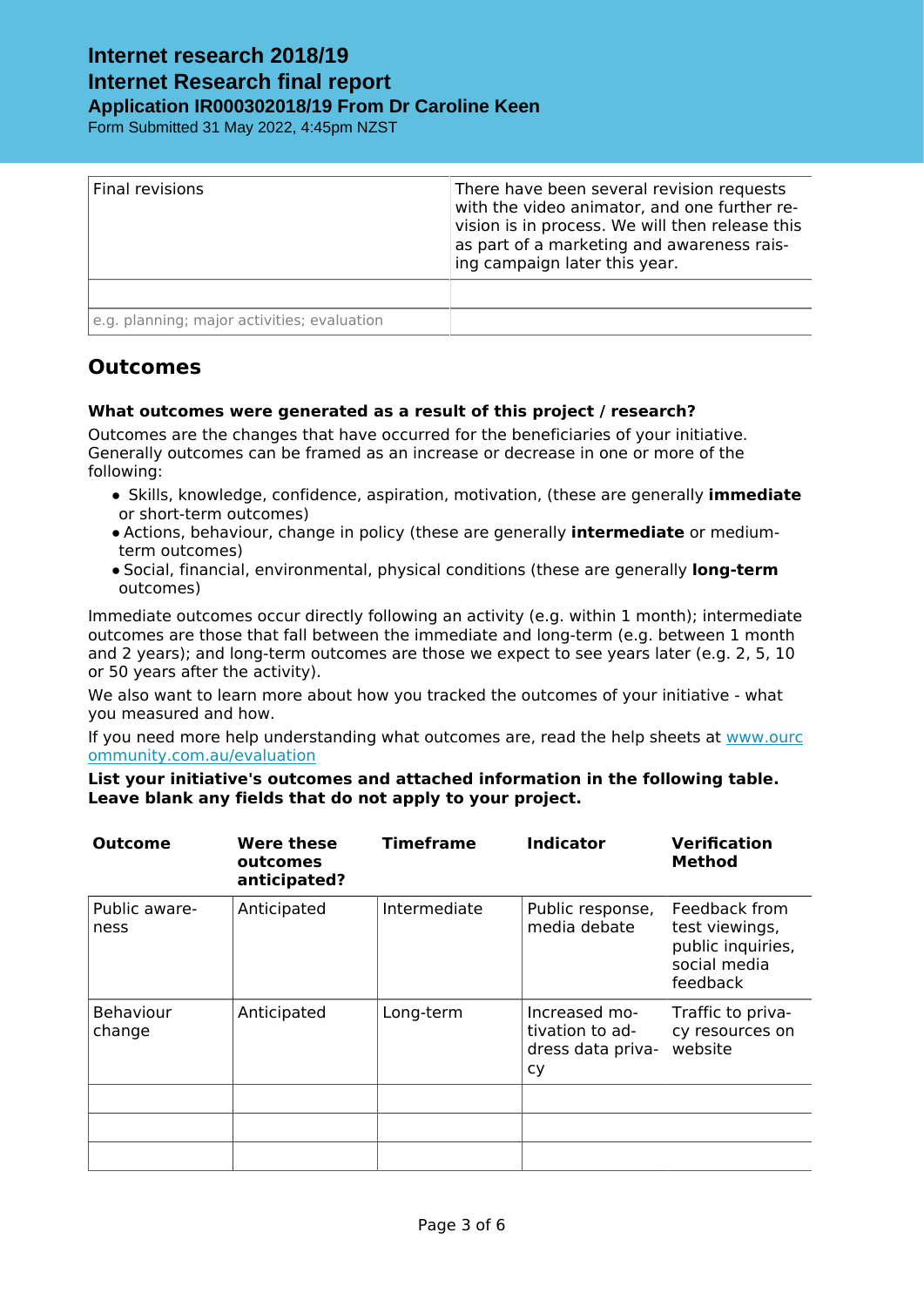Form Submitted 31 May 2022, 4:45pm NZST

| Outcomes are the<br>changes that you<br>believe were gen-<br>erated or influ-<br>enced by your ini-<br>tiative. See infor-<br>mation above. | Choose from the<br>list | Choose from the<br>list (see descrip-<br>tion above) | What you used<br>to measure<br>this outcome -<br>e.g. "change in<br>teenage pregnan-<br>cy rates from x to | e.g. survey; in-<br>terviews; focus<br>groups |
|---------------------------------------------------------------------------------------------------------------------------------------------|-------------------------|------------------------------------------------------|------------------------------------------------------------------------------------------------------------|-----------------------------------------------|
|---------------------------------------------------------------------------------------------------------------------------------------------|-------------------------|------------------------------------------------------|------------------------------------------------------------------------------------------------------------|-----------------------------------------------|

#### **What (if anything) did you change in your approach and practices as your project? research proceeded, and why? \***

We researched a number of educational software and platforms with a view to creating content that had interactive video options. Most educational programs were too expensive and did not have the interactive features we wanted within our price expectations. We decided to revert to the original project plan and to create a short animated video. Given the complexities of the prior research project findings we decided on a four minute video.

We may use this information to help inform others undertaking similar work

#### **What did you learn as a result of undertaking this project/program? \***

Software platforms are developing quickly but the ability to have interactive video is expensive and requires a number of skills we did not have access to, and device requirements may exclude some parents from accessing the material.

The project helped us to develop a process whereby academic ideas could be distilled down to some key ideas that could be more simply presented to parents and teenagers. We also benefited from collaborating with a number of experts.

We wanted to establish relationships with suppliers through online work platforms. We therefore approached audio and animator suppliers through the Fiverr platform but this was not without risk. We found the process of getting a sample of the work done before committing to one vendor was useful. There can be language barriers when sourcing from countries where English is not a first language requiring more time on communication and revisions.

We are particularly interested in lessons that may help others undertaking similar work. Think about what you learned about your inputs (money, skills, personnel, time - too much; too little; about right?); your assumptions (were they 100% right, only partly right, or were the results a complete surprise?); and the context of the project/program (timing; targeted beneficiaries; geographic settings - were they right; wrong; about right?)

#### **How will you share your learnings from this project/research? \***

Having run a panel exploring the government's approach to the handling of personal data during Privacy Week 2022, the issue of personal data privacy has recently had some airtime in mainstream media. However, the issue of children's data privacy remains dormant in New Zealand. We wish to use the video within our own marketing campaign to raise awareness of the issues around children later this year.

What mediums were used to share the learnings? Have you reached the audience you expected?

#### **We'd love to see some visual and audio representations of your work. Please share below.**

**Upload files:** *No files have been uploaded*

and/or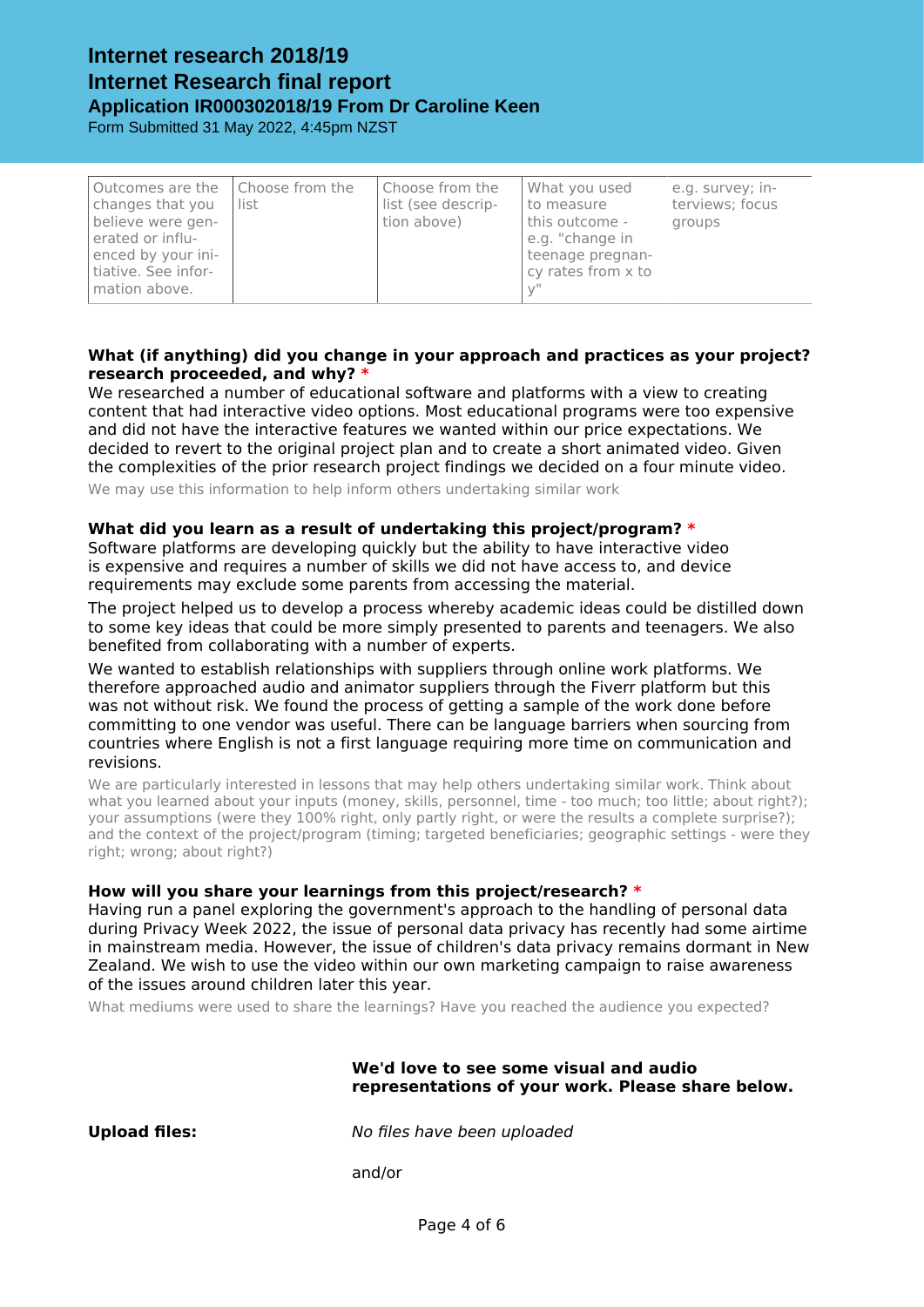Form Submitted 31 May 2022, 4:45pm NZST

| <b>Provide web link:</b>                                       | Must be a URI                                                                                |
|----------------------------------------------------------------|----------------------------------------------------------------------------------------------|
|                                                                | and/or                                                                                       |
| <b>Provide additional</b><br>details:                          | Please include captions, if relevant                                                         |
| Can we use your media<br>content in our own<br>communications? | $\bigcirc$ Yes $\bigcirc$ No $\bigcirc$ Please contact us first<br>e.g. in our annual report |

# **Financial Report**

#### **\* indicates a required field**

## **Project Income & Expenditure**

Please provide details of any project income (funds received) and project expenditure (funds spent) to date.

Use the 'Notes' column to provide any additional information you think we should be aware of.

| Income<br><b>Description</b> | <b>Income Type</b>                | <b>Confirmed</b><br><b>Funding?</b> | <b>Income</b><br>Amount (\$) | <b>Notes</b>            |
|------------------------------|-----------------------------------|-------------------------------------|------------------------------|-------------------------|
| Grant                        | Philanthropic<br>Grants<br>$\ast$ | Confirmed<br>$\ast$                 | \$10,000.00                  | InternetNZ fund-<br>ing |
|                              |                                   |                                     |                              |                         |
|                              |                                   |                                     | \$                           |                         |
|                              |                                   |                                     |                              |                         |

| <b>Expenditure</b><br><b>Description</b> | <b>Expenditure Type</b>      | <b>Expenditure</b><br>Amount (\$) | <b>Notes</b>                     |
|------------------------------------------|------------------------------|-----------------------------------|----------------------------------|
| Research, administra-<br>tion            | Salaries and Wages<br>$\ast$ | \$2,025.00                        | 45 hours @45ph                   |
| Transcript develop-<br>ment              | Salaries and Wages           | \$3,300.00                        | 60 hours @55ph                   |
| Audio production                         | Project and<br>Production    | \$350.00                          | Local recording com-<br>pany fee |
| Storyboard develop-<br>ment              | Salaries and Wages           | \$3,300.00                        | 60 hours @55ph                   |